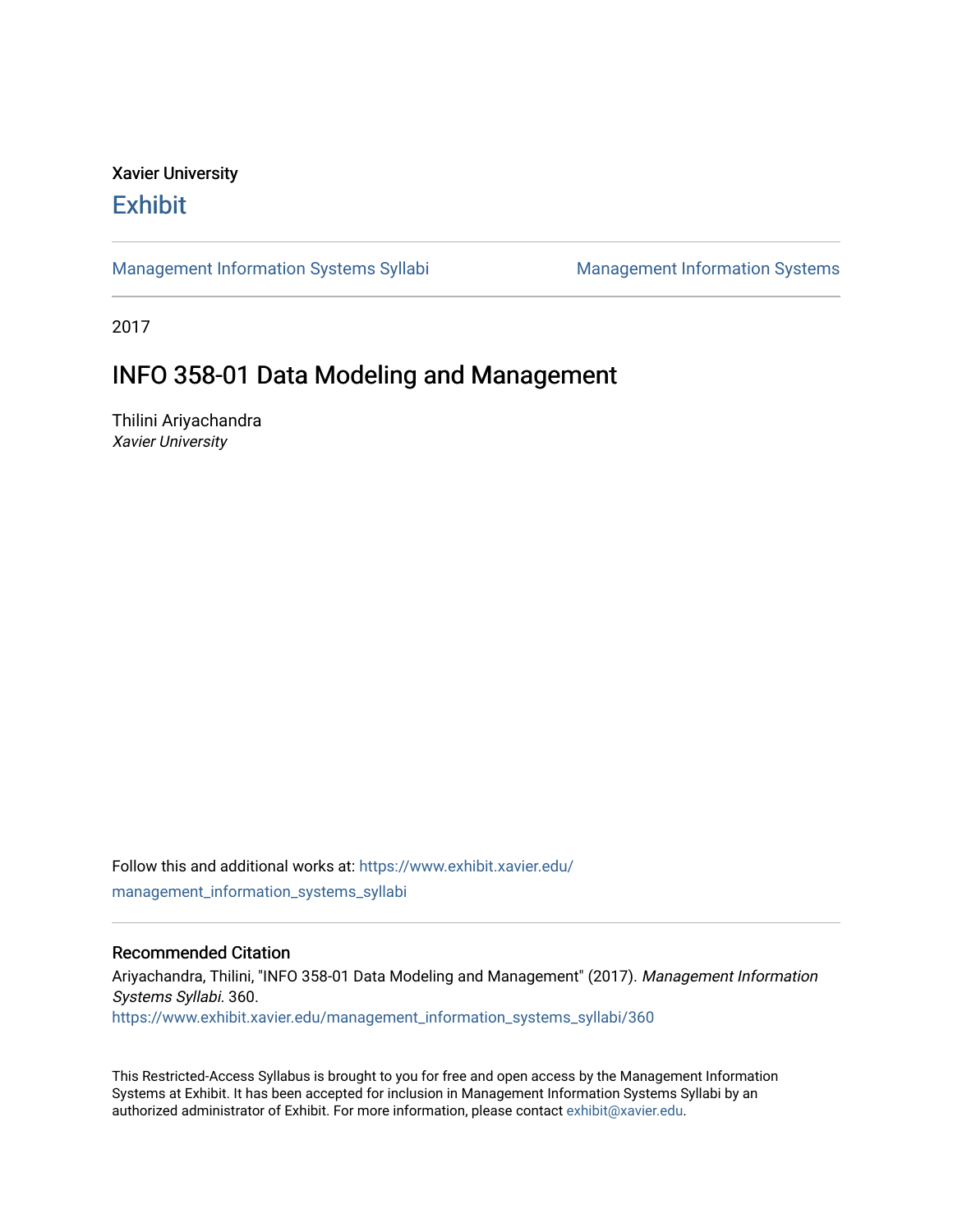# INFO 358: Data Modeling and Management

-------------------------------------------------------------------------------------------------------------------------

## **Instructor:** Dr. (Ari) Thilini Ariyachandra

**Phone:** 513-745-3379 (Please leave vmail with call back number or email address if I do not answer)

**E-mail:** [ariyachandrat@xu.edu](mailto:ariyachandrat@xu.edu) (Please include "INFO 358" in the subject line) <- The BEST way to contact me.

**Office Hours:** 9:45am to 11:30am on Tuesday/Thursday and 4pm to 6pm on Wednesday

-------------------------------------------------------------------------------------------------------------------------

Mission of the Williams College of Business

*"We educate students of business, enabling them to improve organizations and society, consistent with the Jesuit tradition".*

-------------------------------------------------------------------------------------------------------------------------

#### Course Description and Objectives

Databases are at the core of most information-based systems with which we interact in our daily lives and help keep track of myriad of details of every transaction that takes place in a business. Database management requires multiple perspectives: understanding an organization as a social system and understanding of database technology. Rapid growth in data continues to challenge this space evolving new business models and challenges for data administrators. The developments in big data and the internet of things are some of the new trends in data growth that are shaping existing frameworks for data management.

This course is designed for the undergraduate student *who has no prior experience* in database systems and it covers the fundamentals of database systems as well as emerging technologies that are likely to play a strategic role in business organizations. Some of you maybe more familiar or proficient with the fundamentals of relational database design. However, please note that the course will still cover all topics from the beginning. Topics include the role of data management systems, data modeling, design, implementation and analysis of relational databases. These topics will be explored from the perspective of both a user and manager of database technologies.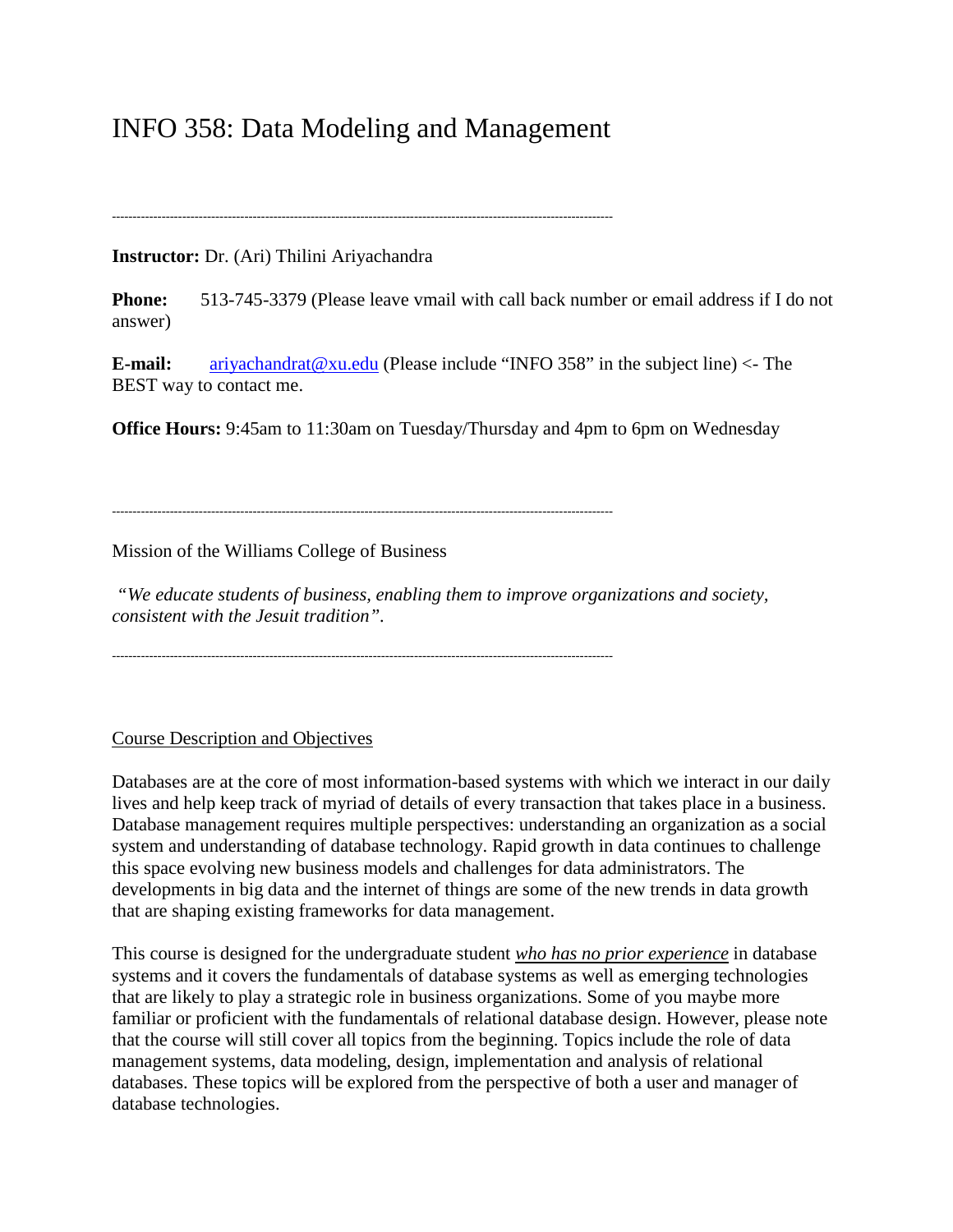Students will gain experience with data modeling and Structured Query Language (SQL). The course will cover basic data modeling and SQL concepts. The concepts learnt over the term will enable students to design, implement and analyze a prototype database using a relational database system. The goal is to experience the database development life cycle and explore issues relevant to managing corporate data resources. The course will also cover trends in managing organizational memory technologies such as business intelligence, big data and analytics.

Upon successfully completing INFO 358, you should be able to

- 1. Understand the organizational issues involved in data management;
- 2. Develop a valid data model for a business system of medium complexity;
- 3. Build and use a relational database;
- 4. Formulate a wide range of relational database queries;
- 5. Be familiar with the principles of managing organizational data;

6. Be familiar with the design principles and technology used to manage and exploit organizational intelligence;

In so doing, the course reinforces WCB Learning Goals and Objectives:

- Collect, evaluate and synthesize information to offer solutions and support decision making.
- Produce business reports demonstrating their ability to organize and communicate ideas clearly and professionally.
- Make effective presentations, accompanied by the appropriate technology, demonstrating their ability to organize and communicate ideas clearly and professionally, both individually and in teams.

These objectives are met through a combination of class lectures, readings, lab sessions, projects, and hands-on exercises.

# Course Prerequisites & Required Skills

The prerequisite for this course is INFO 220. You MUST drop this course and take INFO 220 if you do not have this requirement. Also, I assume you are computer literate. This means you know computer history, computer technology, and some business applications.

I will NOT assume that you are familiar with any database management system. We will start at the very beginning and learn the use of a basic database management system package (i.e., Microsoft Access). This will help us focus on learning basic data management concepts using a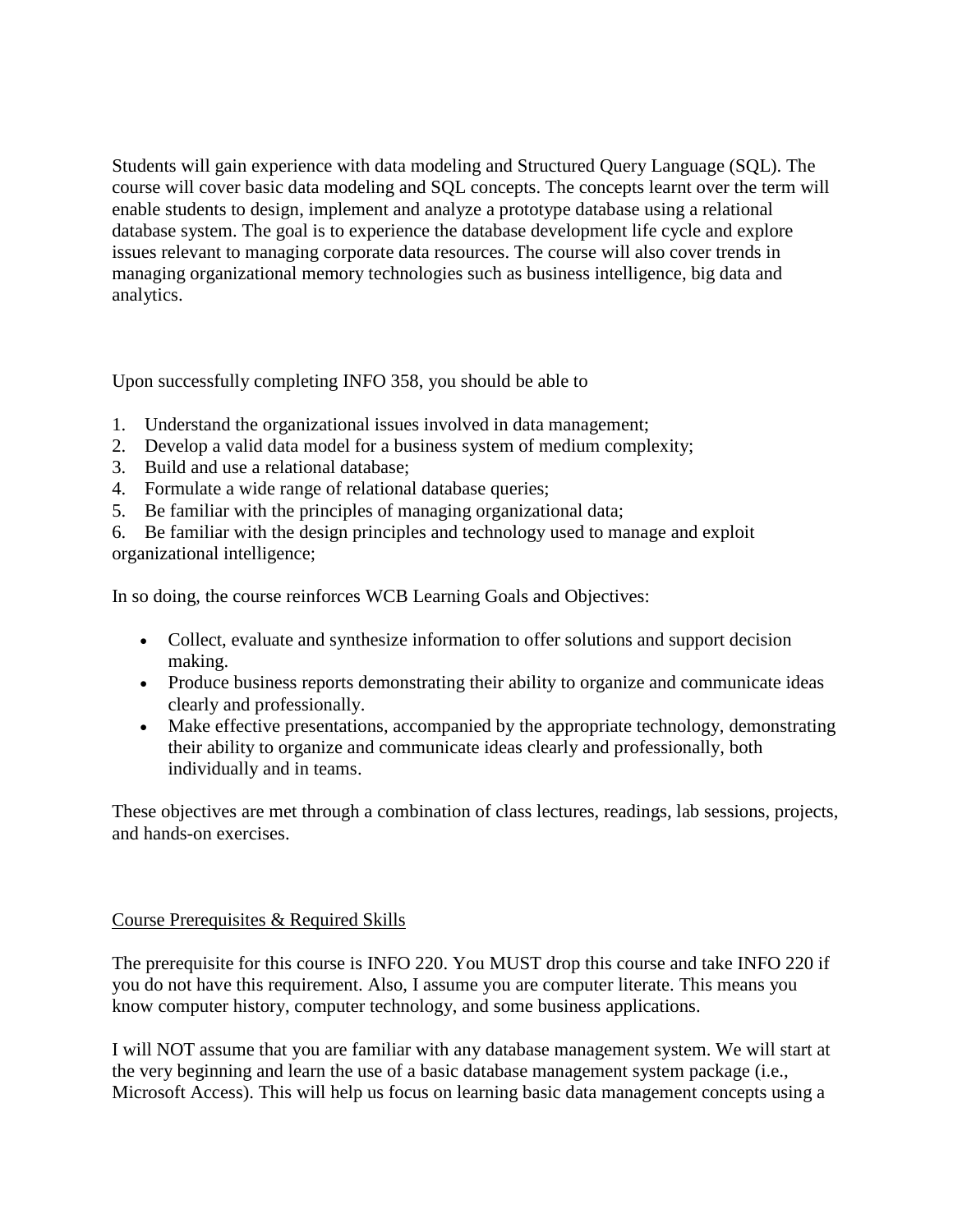basic database management package. We may explore other packages given the availability of other reliable database platforms.

-------------------------------------------------------------------------------------------------------------------------

Course resources

## **E-Text Book : (Available online via library)**

1. Watson, Richard. Data Management: Databases and Organizations, Fifth Edition. Wiley, New York, 2006. (ISBN: 0-471-71536-0)

## **Teradata University Network:**

The class may use resources on the Teradata University Network (TUN). Please register on TUN. Its URL is [http://www.teradatauniversitynetwork.com](http://www.teradatauniversitynetwork.com/) (Links to an external site.)Links to [an external site..](http://www.teradatauniversitynetwork.com/) The password to access materials is Analytics. (Please note that the password is not case sensitive).

-------------------------------------------------------------------------------------------------------------------------

Course Grading

Student performance will be evaluated on the following basis:

| Database Team Project I  | 20% |
|--------------------------|-----|
| Database Team Project II | 20% |
| Assignments              | 10% |
| Participation            | 10% |
| Exams                    | 40% |
|                          |     |

#### **Database Team Projects:**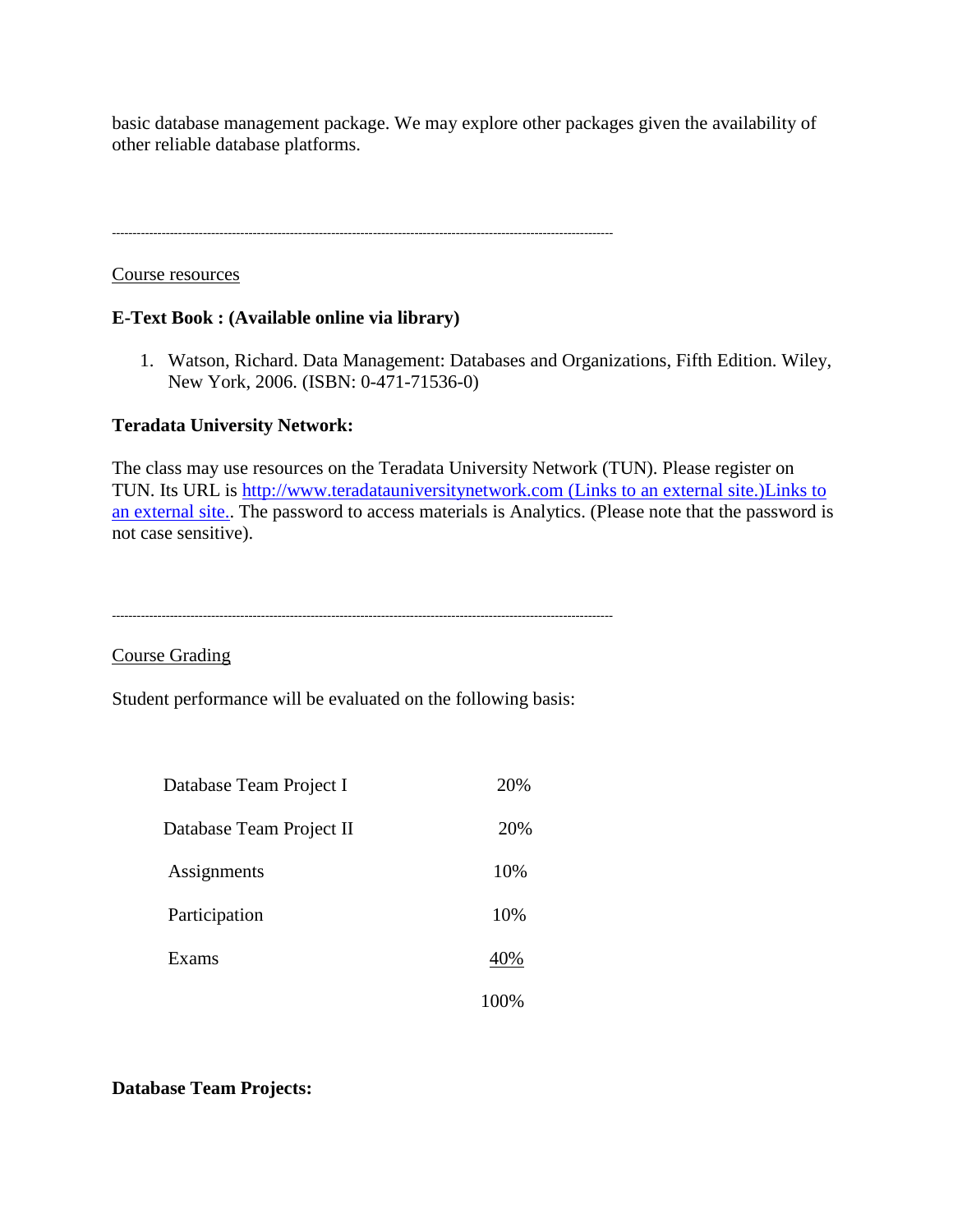- Each team must have 4 members. Each team will be required to define, elect or volunteer a team leader as the point of contact for the team.
- Most of you will work effectively in teams, each contributing your best effort and proving to be a reliable, productive team member. However, because past experience has proven that team projects always raise the possibility that some team members may not carry their fair share of the load, a confidential peer evaluation will be conducted at the end of the term. This evaluation will impact your grade.

# **Assignments:**

There may be individual and/or group assignments during the term.

## **Participation/Attendance:**

Students are expected to attend all class sessions on time. Class attendance should be given priority over other activities.Late attendance will count as a partial absence. "A" students must attend all classes and actively provide thoughtful, relevant comments to class discussions and class exercises. Low attendance, less than 85 percent, will result in an automatic fail in the course. It is your responsibility to make up material if you were absent for a session. If absent, first check with your team mates in class for the missed days work/notes. If you have questions on work/notes, please contact the instructor.

Please note: *using computers, mobile phones or laptops for personal use (e.g., email) will be grounds for reduction of your overall participation grade. The participation grade will be reduced by one percentage point for EACH INSTANCE of computer use for any activity outside of class work. Your participation grade will be available to you at the end of the semester. Please do not be surprised if you receive a zero for participation at the end of the course if you violate this policy.*

# **Exams, Assignments and Team Project Deliverables:**

There will be two exams during the course of the term. Deliverables of assignments/project milestones are due at the beginning of class on due dates; late deliverables will receive a score of zero. Your grade on the team projects will be based on the quality of the deliverables your team produces and the portion of the work you were responsible for.

-------------------------------------------------------------------------------------------------------------------------

General Course Philosophies & Policies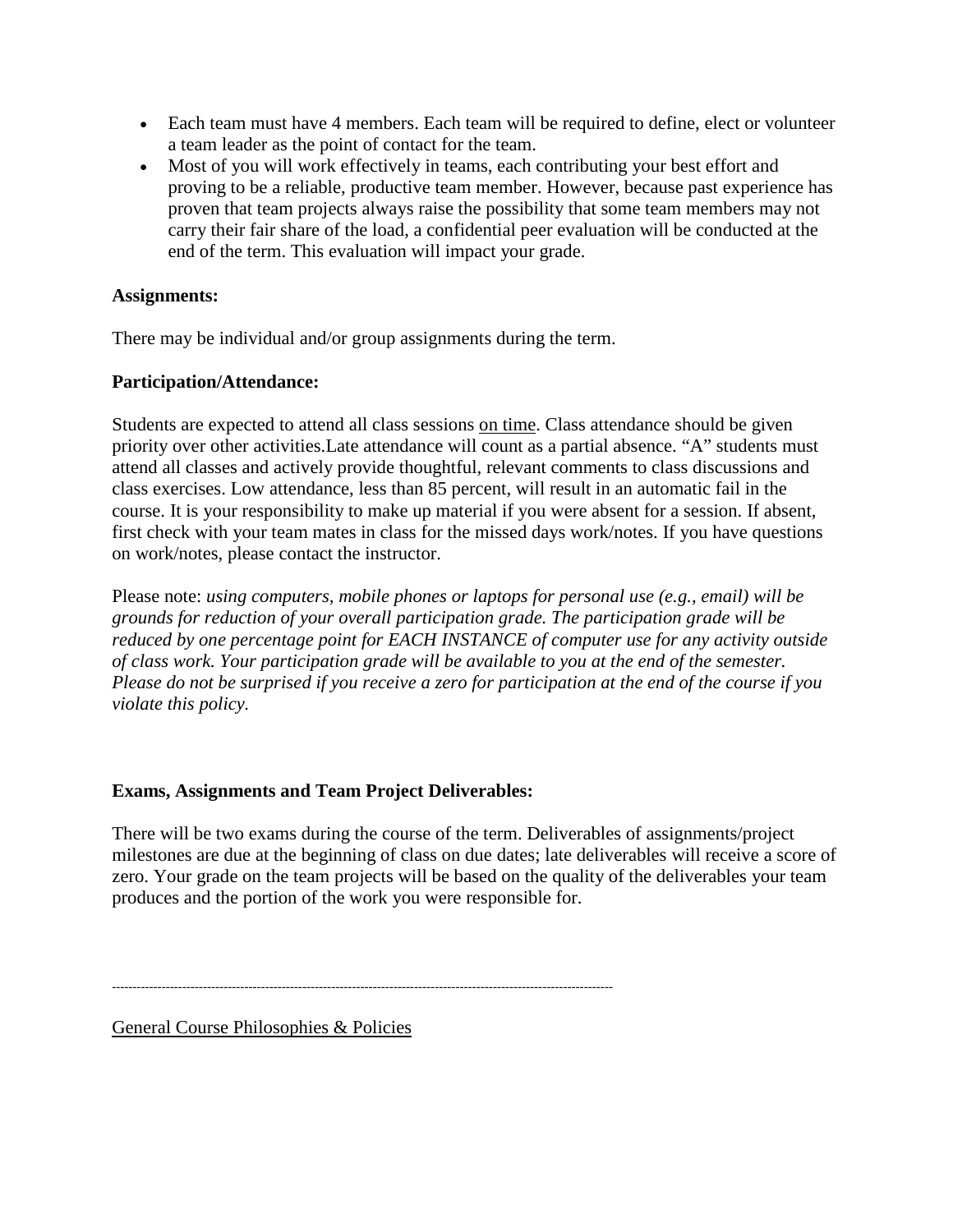#### **Academic honesty:**

Academic dishonesty, in any form, is a serious offense. The University Rules and other documented policies of the department, college, and university related academic integrity will be enforced. Any violation of these regulations, including acts of plagiarism or cheating, will be dealt with on an individual basis according to the severity of the misconduct.

## **Disability Services:**

It is my goal that this class be an accessible and welcoming experience for all students. If you are a student with a disability who may have trouble participating or effectively demonstrating learning in this course, contact me to arrange an appointment to share your Accommodation Letters from Disability Services and to discuss your needs. Disability related information is confidential. If you have not contacted Disability Services (located in the Learning Assistance Center) to arrange accommodations, I encourage you to do so by contacting Cassandra Jones, by phone at 513-745-3280, in person on the Fifth Floor of the Conaton Learning Commons, Room 514, or via e-mail at [jonesc20@xavier.edu](mailto:jonesc20@xavier.edu) as soon as possible as accommodations are not retroactive."

# **Evaluation:**

The final grade awarded will be based on the percentage of the total points awarded as follows:

Scale

| A           | 94-100 |           |              |
|-------------|--------|-----------|--------------|
| $A -$       | 90-93  |           |              |
| $_{\rm B+}$ | 87-89  | $C_{\pm}$ | 77-79        |
| B           | 83-86  | C         | 70-76        |
|             |        |           | <b>Below</b> |
| $B-$        | 80-82  | F         |              |
|             |        |           | 70           |

# **Grading:**

Every effort will be made to return papers, exams, etc…within one week of submission.

#### **Grade appeals:**